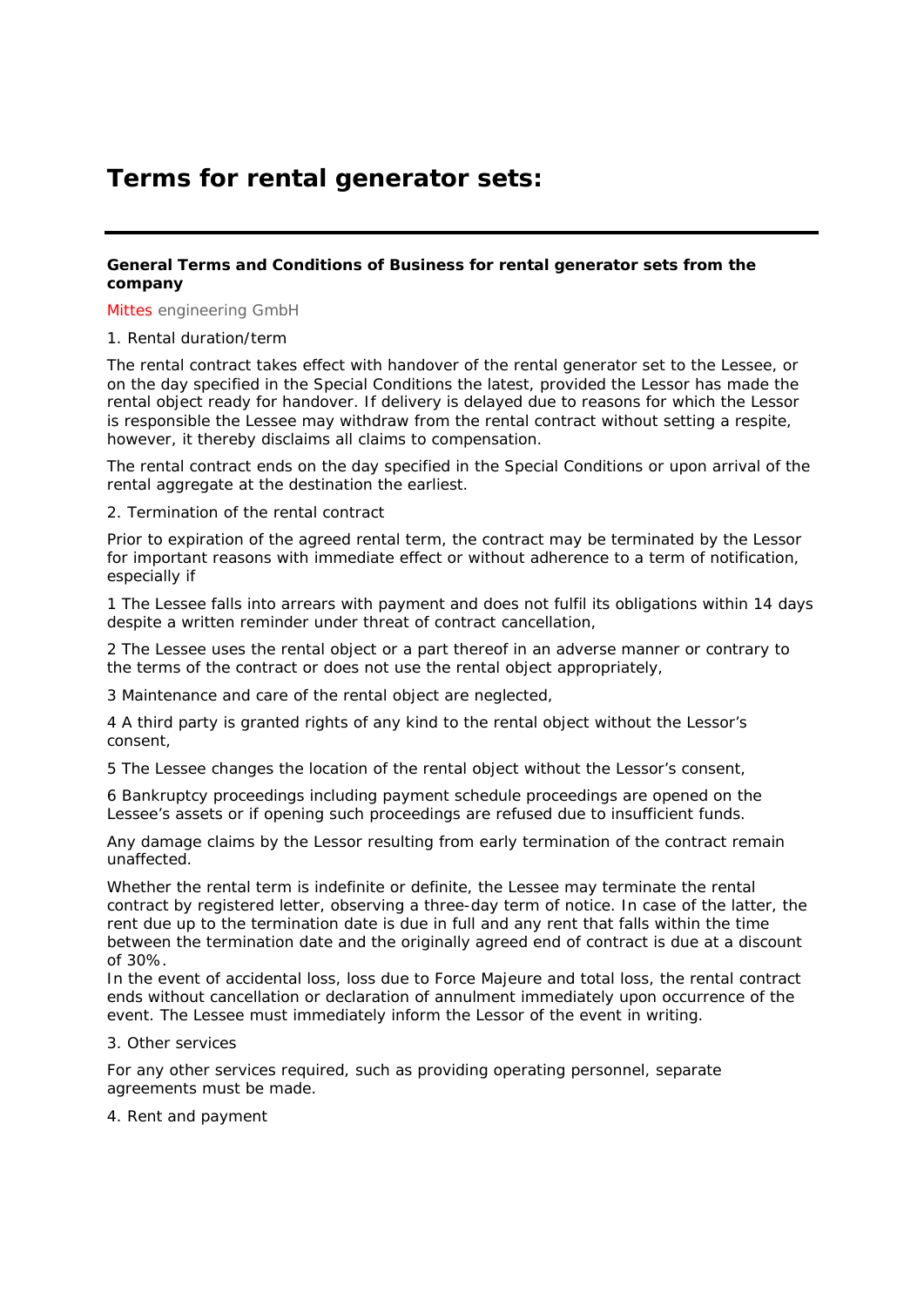The rent shall be agreed upon per day or per month in the special conditions. It shall be applicable only for an operation time of 8 hours a day and for 20 workdays a month. It is due in full, even if the quoted operating hours a day or month are not reached. Additional rent must be paid for exceeding the aforementioned operating hours. This additional rent shall be calculated at 70 % of the hourly rate per hour of the additional use after calculating the hourly rate based on the agreed daily or monthly rent. In the case of rental objects with an operating hours counter, the hours it indicates are decisive for the operating duration. Malfunctions of the counter must be reported to the Lessor immediately. Irrespective of the presence of an operating hours counter, every event of exceeding the operating hours must be reported to the Lessor at the next rent due date the latest.

The rent must be paid in advance plus applicable VAT and is due at billing.

If the rental object is returned after expiration of the agreed rental term, then a utilization fee must be paid for the time between end of the rental term and return. It is one time the daily rent a day for a daily rental agreement, or a twentieth of the monthly rent for a monthly rental agreement.

### 5. Period of suspension

Should the Lessee anticipate the non-use of the rental generator due to plant holidays or seasonal shutdown of business for more than eight successive days, then it is at the Lessee's discretion to request that the Lessor prescribe a period of suspension rent for the duration of the plant shutdown. The request must be advised by registered letter at the latest thirty days before commencement of the period of suspension and must specify its duration. The day of mailing the notice is deemed the first day of the time limit.

The mothballing rent is 75% of the original rent agreed upon for the duration of the plant shutdown.

## 6. Acceptance of the objects upon delivery or return, notice of defects

The Lessor shall hand over the rental object at its operating site. Before handover, the Lessee is free to satisfy itself as to the condition of the rental object personally or by an expert at his own cost. Any defects discovered must be reported to the Lessor before handover.

The Lessor is not liable for any specific condition and any specific usability of the rental object. The Lessee must arrange at its own cost any necessary official permits for operation, transport or installation.

The rental object must be returned to the Lessor's operational site in good, serviceable and clean condition. Any defects or damage must be recorded in a mutual condition report before return. Should the Lessor discover defects or damage after return of the rental object, then these must immediately be notified to the Lessee in writing.

Any defects or damage that cannot be attributed to ordinary use of the rental object must be repaired immediately by the Lessee at its cost, otherwise the Lessor can have this performed at the Lessee's cost.

### 7. Transport costs and damage

All costs for transporting the rental object starting from the handover location shall be borne by the Lessee.

Any transport damage shall be charged to the Lessee.

### 8. Lessee's obligations

a) The Lessee may use the rental object only at the location and for the work indicated in the contract. It is not permitted to pass the rental object on to third parties for any reason.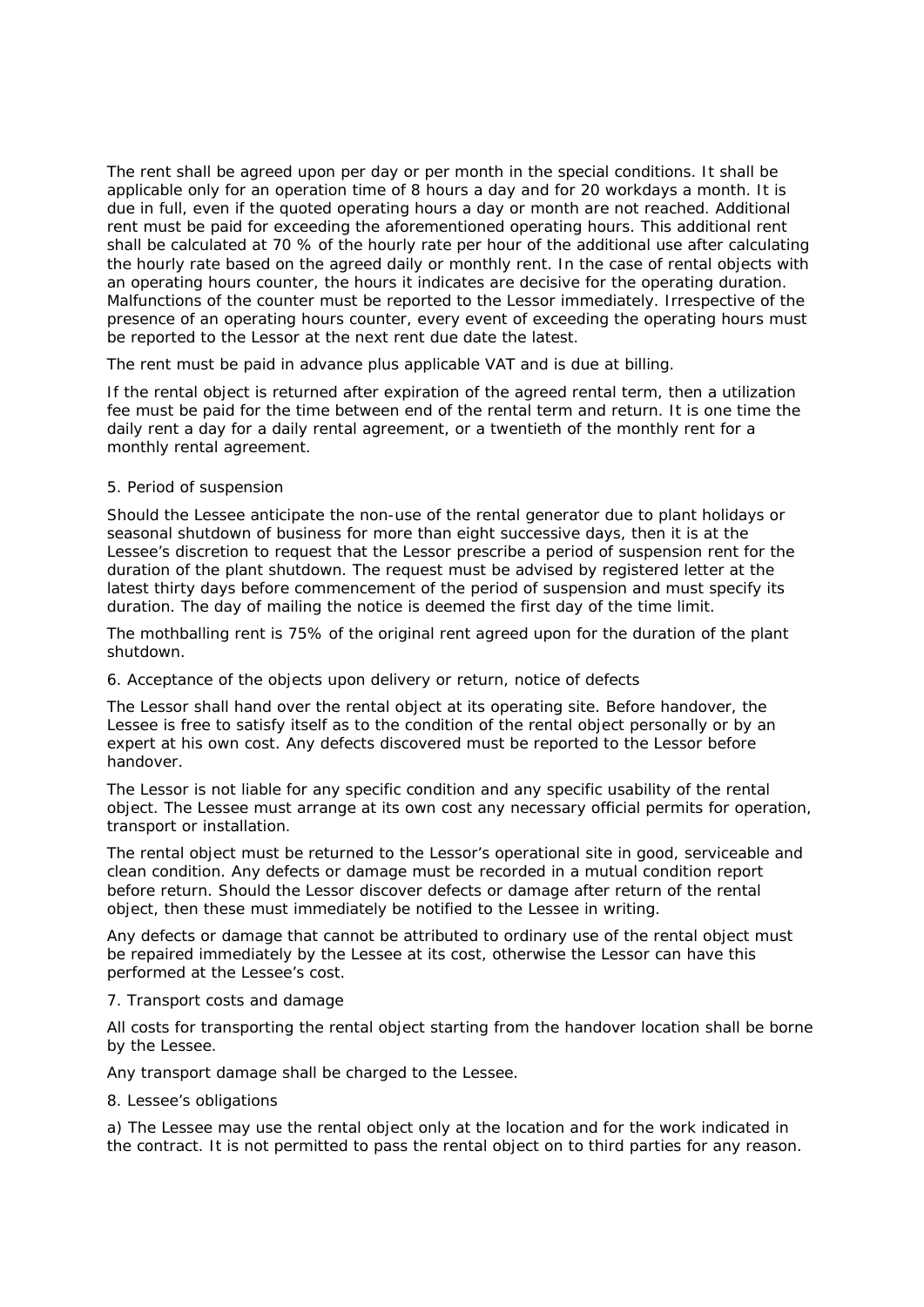b) The Lessee is obliged to protect the rented equipment against overloading of any kind. It must provide for correct, professional maintenance and care as well as professional servicing of the equipment at its own costs. All damage that occurs must immediately be notified to the Lessor irrespective of the obligations above.

c) Using the forms provided by the Lessor, the Lessee must present the required machine reports on time.

d) The Lessee shall bear the costs for the legally mandatory inspections.

e) Written consent must be obtained from the Lessor before making any modifications to the rental object. At the Lessor's request, the Lessee is obliged to restore the equipment to its original condition or to bear the costs required to do so.

f) Non-use of the rental object for any reason except during an agreedperiod of suspension does not absolve the Lessee of the obligation to pay the full rent and to adhere to all remaining contractual obligations. The Lessee expressly waives any claims to reduction of or exemption from rent for the reasons stipulated in Section 1096 of the Austrian Civil Code (ABGB).

g) At the Lessor's request, the Lessee is obliged to insure the rental object appropriately and sufficiently against all risks, in particular third-party liability, for the benefit of the Lessor.

## 9. Supervisory right

The Lessor is entitled to verify the Lessee's adherence to the contract at any time on site, in particular with regard to the type and duration of use and maintenance and servicing of the rental object. The Lessee must grant access to the rental object to the Lessor or its authorized representative at any time.

#### 10. Liability

a) The Lessee is liable for damage, loss and destruction of the rental object during the rental period, irrespective of whether it was caused by itself, its vicarious agents, temporary personnel or third parties.

This liability also extends to accidental destruction and to unforeseeable and unavoidable events, such as force majeure, strike or the like.

The Lessee is not liable for wear and tear in the scope of contractually agreed use.

b) The Lessee is obliged to indemnify the Lessor and hold it harmless, should it be held liable by third parties for loss events that occur in conjunction with the rented object.

c) In the case of loss or destruction (total loss pursuant to insurance law) of the rental object, the object must be replaced by an equivalent object or a cash compensation equivalent to the current value according to the valid Austrian register of construction equipment.

The Lessor is entitled to decide between replacement and cash compensation without unncecessary delay; in case of a replacement, a compensation shall be paid, if required.

The substitute performance shall be due within eight days of the Lessor's exertion of its right to decide. Any applicable compensation must be paid upon handover of the replacement.

d) Replacement obligations pursuant to Austrian product liability law or any claims for product liability for property damage towards contractors derived from other legal regulations and obligations to pay a refund are excluded. The Lessee is obliged to agree on this exemption from liability and recourse with its other contractual parties and to impose on them the obligation to ensure on their part that such exemptions from liability and recourse are subsequently set down in a contract even with their business partners with effect for us.